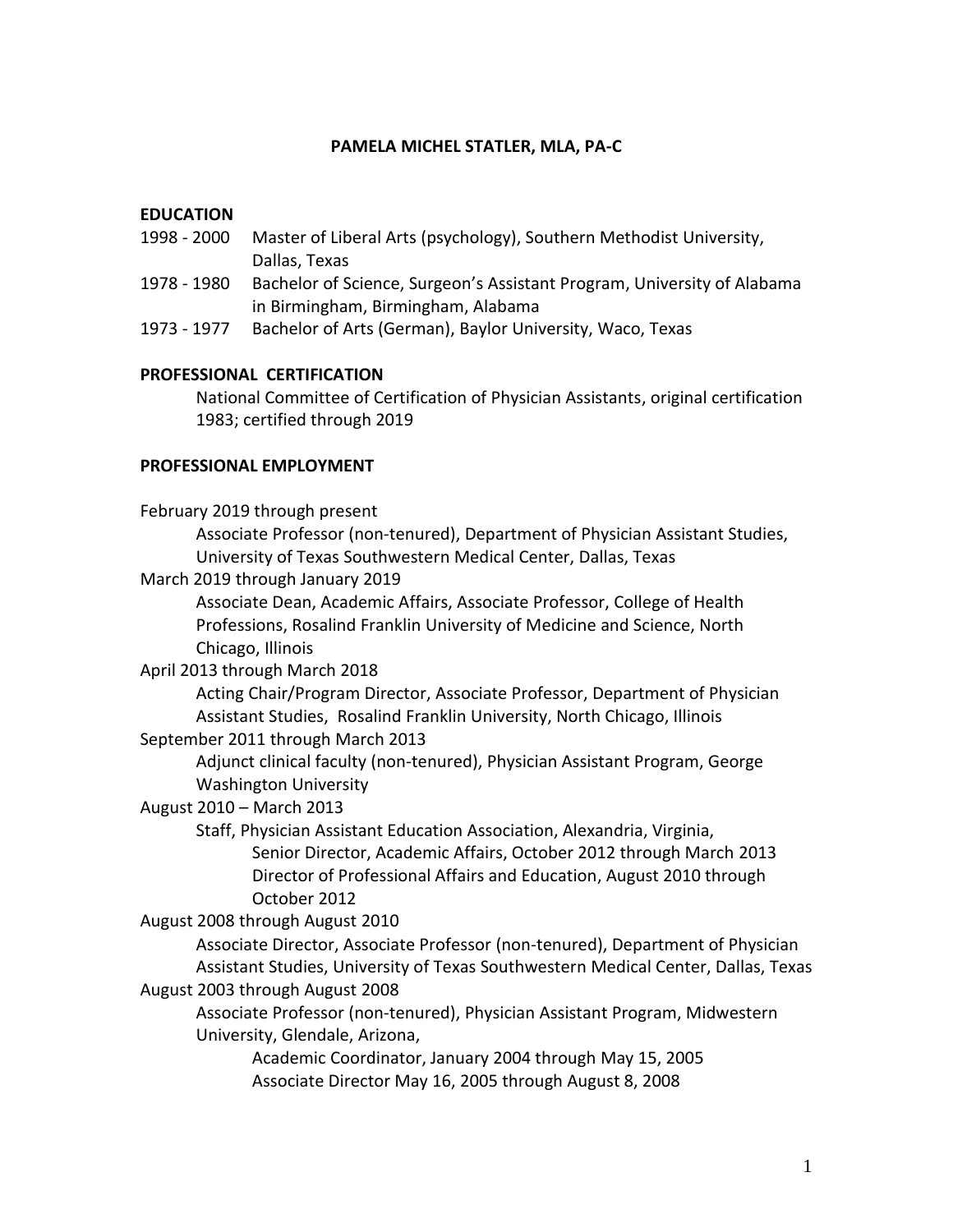December 1994 through July 2003

Associate Professor (non-tenured), Department of Physician Assistant Studies, University of Texas Southwestern Medical Center, Dallas, Texas, August 2002 through July 2003

Assistant Professor (non-tenured), December 1994 through August 2002 Academic Coordinator, September 1998 through July 2003 Clinical Coordinator, September 1996 through 1998

Clinical Supervisor, December 1994 through September 1996 Clinical positions associated with faculty appointment:

March 2002 – July 2003

Physician Assistant, Digestive Health Associates, Dallas, Texas July 2000 – March 2002

Physician Assistant, Concentra Medical Centers (Occupational Medicine), Dallas, Texas

October 1999 through June 2000

Physician Assistant, Southwest Pain Group, Dallas, Texas

June 1995 through September 1999

Physician Assistant, Bluitt-Flowers Clinic, Parkland Community Oriented Primary Care, Dallas, Texas

May 1988 through November 1994

Physician Assistant, Mayo Clinic, Scottsdale, AZ (Dept. of Otolaryngology: May 1988 – March 1990; Department of Neurosurgery; March 1990 – November 1994)

### September 1980 through April 1988

Surgeon's Assistant, Department of Cardiovascular Surgery, Michael Reese Hospital, Chicago, Illinois

### **SCHOLASTIC HONORS**

- 2020 Outstanding Faculty Award, School of Health Professions, University of Texas Southwestern Medical Center, Dallas, Texas
- 2017 Master Teacher Guild, Rosalind Franklin University of Medicine and Science, North Chicago, Illinois
- 2014 Outstanding Educator Award, College of Health Professions, Rosalind Franklin University of Medicine and Science, North Chicago, Illinois
- 2010 Alpha Eta Honor Society, Inducted as a faculty member, University of Texas Southwestern Medical Center, Dallas, Texas
- 2009 Best Poster Award from the Clinical and Scientific Affairs Council for AAPA for poster submission by Rice, K and Statler, M. Hypercalcemia and Metastatic Carcinoma of an Unknown Primary Site in a 64 year old Female. Student Gallery at the 37<sup>th</sup> Annual AAPA Conference, San Diego, California
- 2008 Distinguished Fellow of the American Academy of Physician Assistants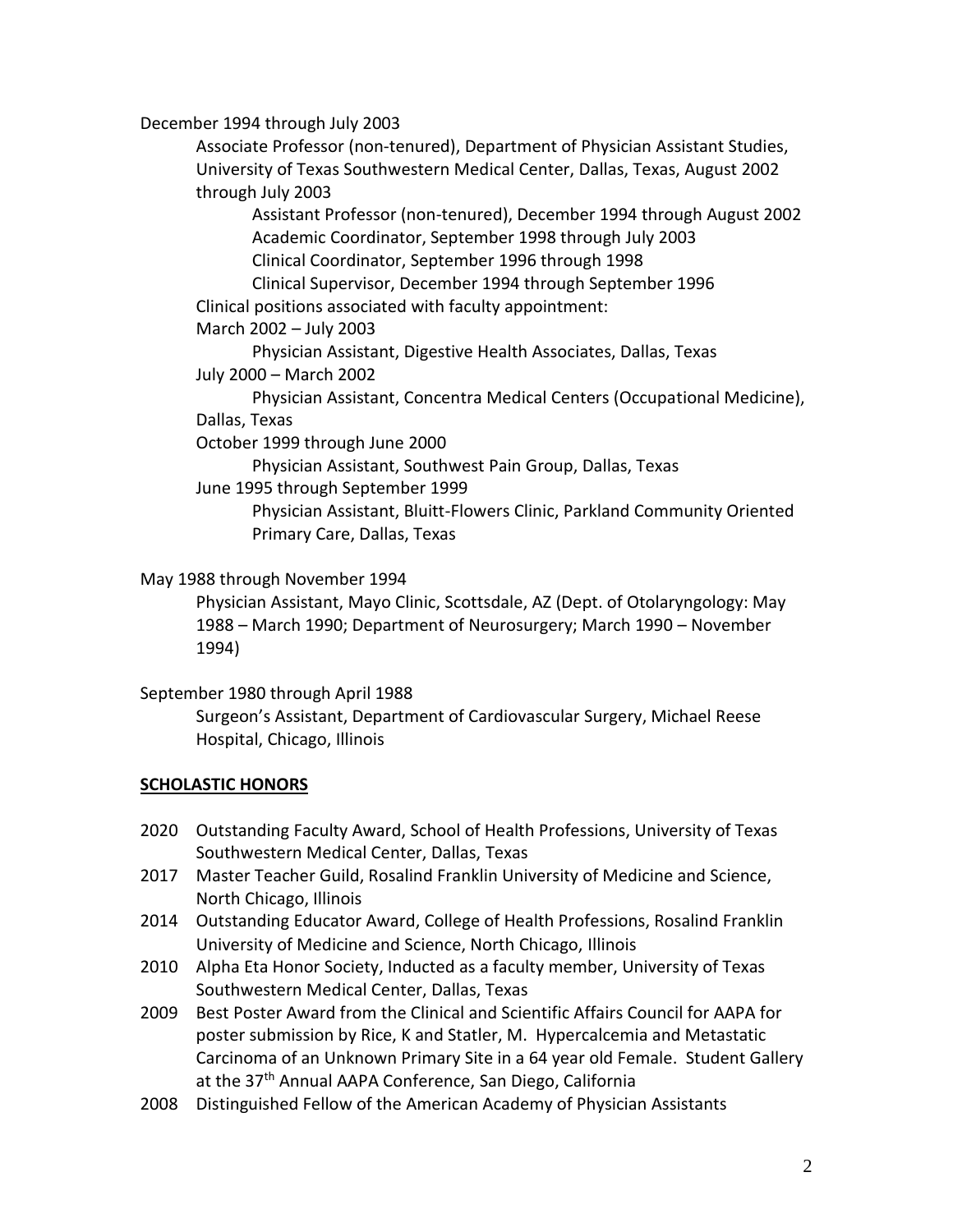- 2008 Pi Alpha, National Honor Society for Physician Assistants, Inducted as a faculty member, Midwestern University, Glendale, Arizona
- 2008 Best in Show and Best Poster Awards from the Clinical and Scientific Affairs Council for AAPA for poster submission by Reinhold, R, Roch, J., and Statler, M. A Case of Cutaneous T-cell Lymphoma in a 14-year-old Male. Student Gallery at the 36<sup>th</sup> Annual AAPA Conference, San Antonio, Texas
- 2008, 2005, 2004

PA Teacher of the Year, Midwestern University, Glendale, Arizona

- 2001 Research Recognition Award for Excellence in Research, Southwestern Allied Health Science School at the University of Texas Southwestern Medical Center, Dallas, Texas
- 1999 Distinguished Teacher Award for Excellence in Teaching, Southwestern Allied Health Science School at University of Texas Southwestern Medical Center, Dallas, Texas
- 1998 PA Educator of the Year, Texas Academy of Physician Assistants, Dallas, Texas

### **SELECTED PRESENTATIONS**

Leadership and Wellness, 46<sup>th</sup> Annual PSPA CME Conference, sponsored by the Pennsylvania Society of Physician Assistants, Pocono Manor, PA, October, 28, 2021

**Making the Match: Aligning Outcomes, Teaching Methods, and Assessment Strategies,**  co-presenter with Glenda Gallisath, Bob Intine, and Sarah Garber**,** sponsored by the Assessment Leadership Council and Student Affairs, Rosalind Franklin University of Medicine and Science, North Chicago, IL, January 17, 2018

**Creating Objectives for Different Levels of Learning**, co-presenter with Marilyn Hanson, sponsored by the Assessment Leadership Council and Student Affairs, Rosalind Franklin University of Medicine and Science, North Chicago, IL, October 17, 2017

**Promoting a Context for Student Success,** co-presenter with Nutan Vaidya, Franklin McShane, Jeff Damaschke, and Bob Intine, as part of "Working with Students of Concern: Assessment, Early Identification, and Intervention" sponsored by the Assessment Leadership Council and Student Affairs, Rosalind Franklin University of Medicine and Science, North Chicago, IL, April 18, 2017

**Learning Objectives TED Talk and Discussion,** Co-presenter with Sheryl Juliano, as part of "Strategies for Enhanced Student Learning and Success Workshop," sponsored by the Assessment Leadership Council, Rosalind Franklin University of Medicine and Science, North Chicago, IL, August, 30 2016

**Using Assessment Results to Drive Student Learning and Success,** Co-presenter with Michael Moniger and David Harrison, as part of "Strategies for Enhanced Student Learning and Success Workshop," sponsored by the Assessment Leadership Council, Rosalind Franklin University of Medicine and Science, North Chicago, IL, August, 30 2016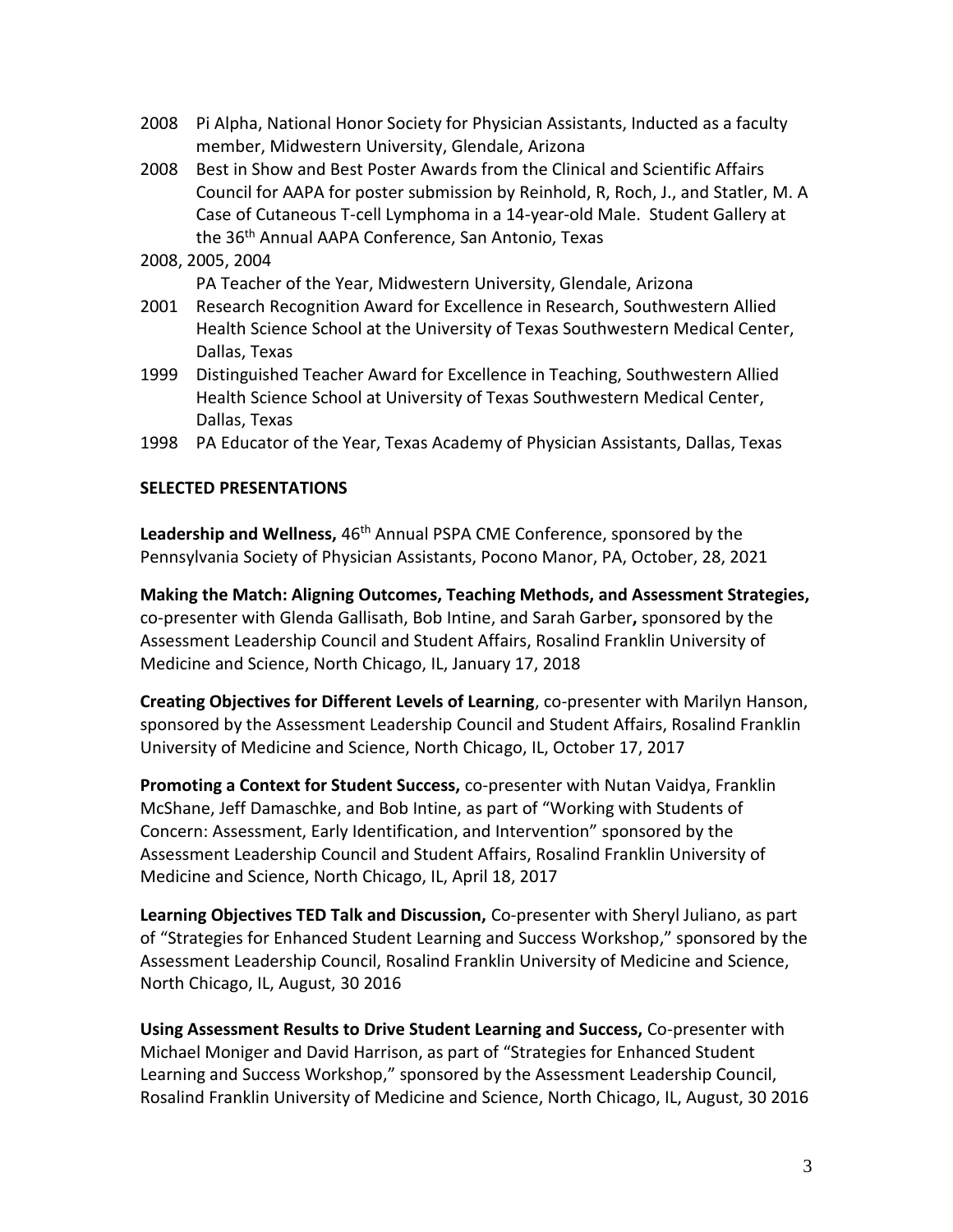**Deciphering Multiple Symptomosis: Revisiting the Approach to Multiple Sclerosis.**  2016 Annual AAPA Conference, May 16, 2016, San Antonio, TX

**Enhanced Faculty Skills,** PAEA Pando Workshop, Co-presenter with Tim Wood and Matthew McQuillan, March 20-21, 2015, Ft. Worth, Texas

**It's a Buyer's Market: Increasing Curb Appeal for Faculty Recruitment.** Co-presenter with Sue Wulff and Trish Kelly, 2014 PAEA Annual Education Forum, October 16, 2014, Philadelphia, Pennsylvania

**Enhanced Faculty Skills,** PAEA Pando Workshop, Co-presenter with Sue Wulff and Tim Wood, October 14-15, 2014, Philadelphia, Pennsylvania

**Enhanced Faculty Skills,** PAEA Pando Workshop, Co-presenter with Sue Wulff and Tim Wood, March 14-15, 2014, Arlington, Virginia

**New Benefits to Being a Preceptor: How to Earn Category I CME for Teaching Students,**  Co-presenter with Carol Gorney, 2013 PAEA Annual Education Forum, October 17, 2013, Memphis, Tennessee

**Physician Assistants: Meeting the Workforce Needs of the U.S. Healthcare System**, Copresenter with Tony Brenneman for National Association of Advisors for the Health Professions Conference, June 21, 2012, Baltimore, Maryland

**PANCE Review Course: ECG Overview, Neurology Review,** lectures for Physician Assistant Program, Midwestern University, May 21, 2012, Glendale, Arizona

**Evaluation and Management of Acute Ischemic Stroke**, lecture for 40<sup>th</sup> Annual Physician Assistant Conference, AAPA, May 28, 2012, Toronto, Canada

**PANCE Review Course: EENT Overview, Neurology I and II, lectures for Physician** Assistant Department, Drexel University, December 3, 2011, Philadelphia, Pennsylvania

**Evaluation and Management of Acute Ischemic Stroke**, lecture for 38<sup>th</sup> Annual Physician Assistant Conference, AAPA, June 1, 2010, Atlanta, Georgia

**Do Dizzy Patients Leave You Spinning: Sorting Out Vertigo**, lecture for 38th Annual Physician Assistant Conference, AAPA, June 1, 2010, Atlanta, Georgia

**Evaluation and Management of Acute Cerebral Ischemia, lecture for 37<sup>th</sup> Annual** Physician Assistant Conference, AAPA, May 26, 2009, San Diego, California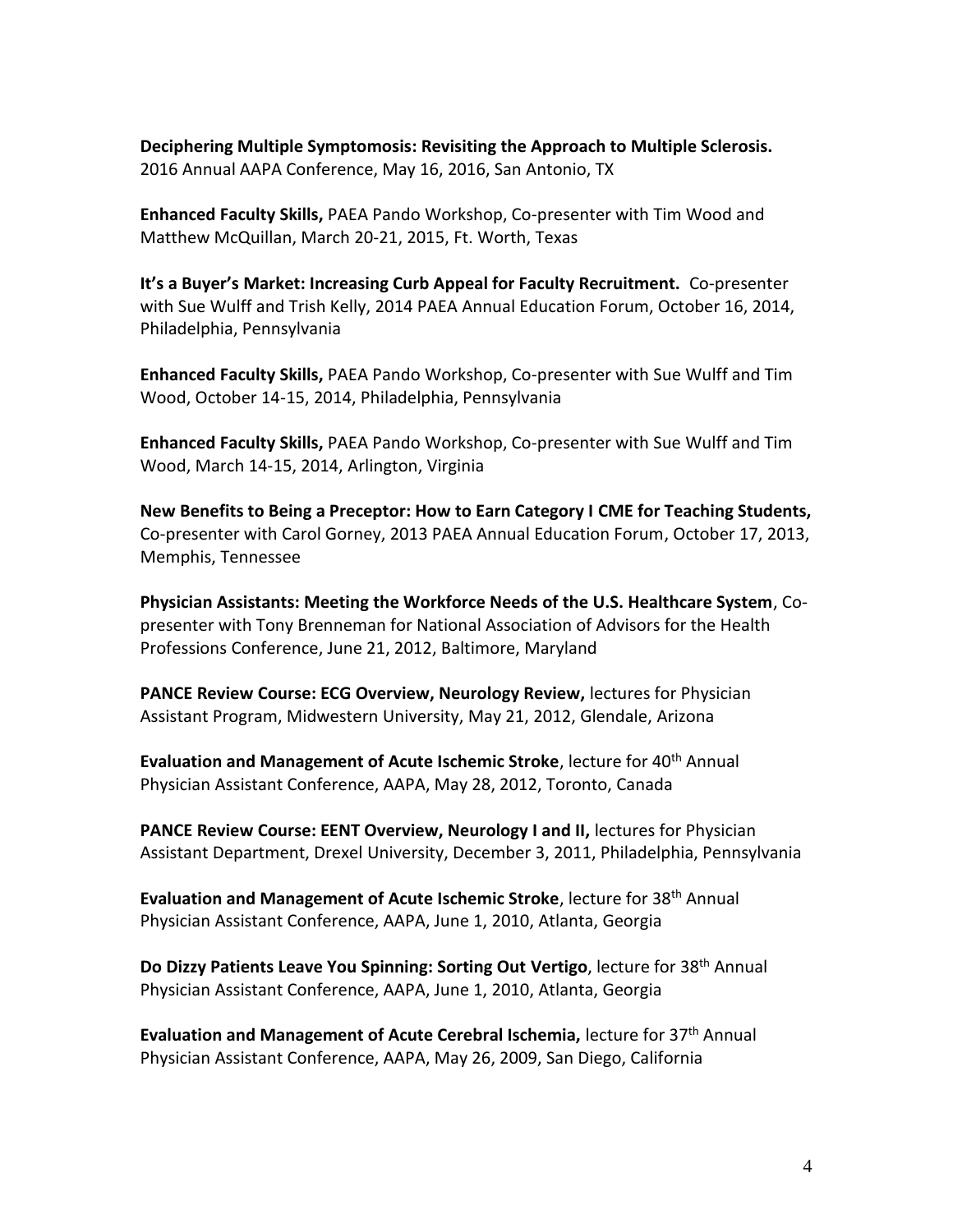**Diagnostic Approach to Altered Mental Status,** lecture for 37th Annual Physician Assistant Conference, AAPA, May 26, 2009, San Diego, California

**The Multiple Mini-Interview: Assessing Non-cognitive Behavior with Increased Reliability and Validity,"** Co-presenter with Jennie Hocking, MPAS, PA-C, Dave Klocko, MPAS, PA-C and Cristina Gonzalez, MA, Workshop, PAEA Education Forum, October 30, 2008, Savannah, Georgia

**Beyond Medical Knowledge: Moving your practice from good to great,** Co-presenter with Tricia Guerra, MPAS, PA-C, Lecture, 36<sup>th</sup> Annual Physician Assistant Conference, AAPA, May 24, 2008, San Antonio, Texas

Fine Tuning Your Neurologic Exam, Lecture, 36<sup>th</sup> Annual Physician Assistant Conference, AAPA, May 27, 2008, San Antonio, Texas

**Making a Bridge to Clinical Practice: Incorporation of Patient Charts into the Didactic Year,** Co-presenter with Lisa Chang, MMSc, PA-C**,** Lecture, 2007 PAEA Annual Education Forum, Oct. 27, 2007, Tucson, Arizona

**Sorting out Common Neurologic Complaints,** Lecture, American Academy of Physician Assistants, 35th Annual Physician Assistant Conference, May 29, 2007, Philadelphia, Pennsylvania

**Partnering with your Patient: How to Build a Therapeutic Alliance,** as part of a symposium entitled "Closing the Care Gap: Improving Front-line Clinician Proficiency in Epilepsy," Invited Speaker, 35<sup>th</sup> Annual Physician Assistant Conference, May 28, 2007, Philadelphia, Pennsylvania

**Incorporation of the PA Competencies into PA Education,** Co-presenter Alison Essary, MHPE, PA-C, 2006 APAP Education Forum, approved for November 2006, Quebec, Canada

**Learning across the Curriculum: The PBL Hybrid,** Co-presenters James Meyer, MD and Alison Essary, MHPE, 2005 APAP Education Forum, November, 5, 2005, Los Croabas, Puerto Rico.

### **POSTER PRESENTATIONS**

Buchs, S., Honda, T., Combs, J., **Statler, M.**, Murfin, M., Garbas, B., Mazur, Z., Duffy,D., Moloney-Jones, A., Thurnes, T., Baginski,R. (2018) PAEA EORs reliably predict poor PANCE outcomes: a Multi-centered study, PAEA Education Forum, Anaheim, CA, October 2018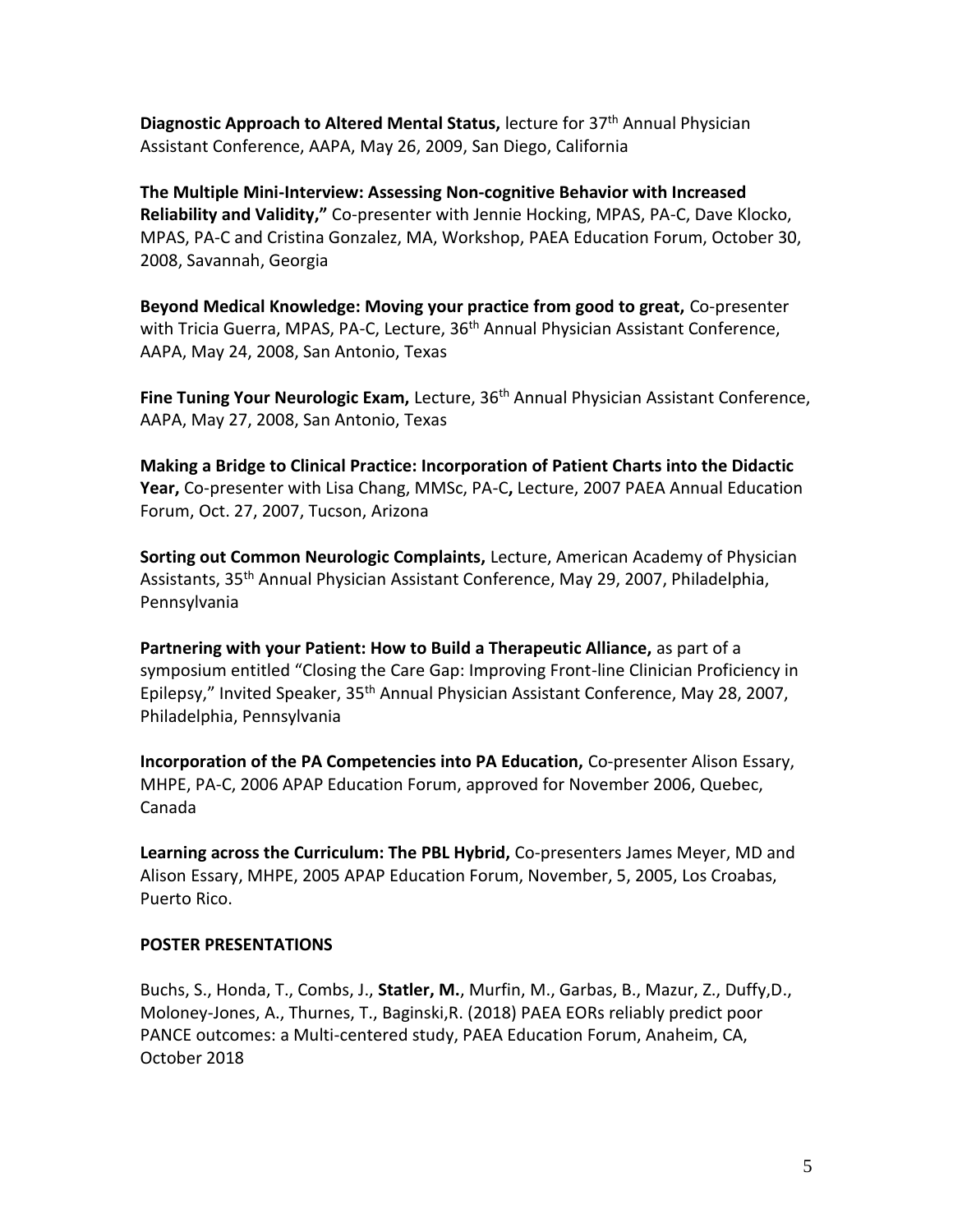Hegman, T., **Statler, M.** and Roscoe, M. (2015). Reliability and Validity of PAEA End-of-Rotation Exam Scores, PAEA Education Forum, Washington, DC, November 6, 2015

Klocko, D, Jones, E., and **Statler,** M. A Faculty-Created Summative Exam Using the PANCE Blueprint Content. Poster Session at PAEA Annual Education Forum, Baltimore, Maryland, October 2010

**Statler, M.** Candidate Responses to the Multiple Mini Interview Format. Poster Session at PAEA Annual Education Forum, Portland, Oregon, October 2009

Rice, K and **Statler, M.** Hypercalcemia and Metastatic Carcinoma of an Unknown Primary Site in a 64 year old Female. Student Gallery at the 37<sup>th</sup> Annual AAPA Conference, San Diego, California, May 2009

Reinhold, R, Roch, J., and **Statler, M**. A Case of Cutaneous T-cell Lymphoma in a 14-yearold Male. Student Gallery at the 36<sup>th</sup> Annual AAPA Conference, San Antonio, Texas, May 2008

Miller, M. and **Statler, M.** A case of Hyperbilirubinemia: A Search for the Less Obvious. Student Gallery at the 35<sup>th</sup> Annual AAPA Conference, Philadelphia, Pennsylvania, May 2007

**Statler, M.**, Hooker, R., and Henry, L. Physician Assistants and Gross Anatomy: An Acculturation Process in Medicine. AAPA 29<sup>th</sup> Annual Physician Assistant Conference, Anaheim, California, May 2001

# **PEER REVIEWED PUBLICATIONS**

.

James K, Mazur Z, **Statler M,** Hegmann T, Landel G, Orcutt VL. (2021). MMI utilization in US PA program admission processes. *JPAE;* 32(2):74-78.

Baginski, R, Buchs, SR, Coombs, JM, Duffy, D, Garbas, B., Honda, T, Maloney-Johns, A, Mazur, Z, Murfin, M, **Statler, M**, Thurnes, T (2019). "PAEA End of Rotation Exams accurately identify students at risk of PANCE failure: a Multi-center study using scaled scores," *JPAE;* 00(00):1-7.

Hegman, T, **Statler, M**. and Roscoe, M. (2015). Reliability and validity of PAEA end-ofrotation exam scores for predicting on the Physician Assistant National Certification Exam, *JPAE;* 26(4): 187-192.

Keahey, D., Dickinson, P., Hills, K., Karielian, V., Lohenry, K., Marion, G., Nolte, T., **Statler, M.,** and Walsh, A. (2012**).** Educating Primary Care Teams for the Future: Family Medicine and Physician Assistant Interprofessional Education, JPAE 23(3): 33-41.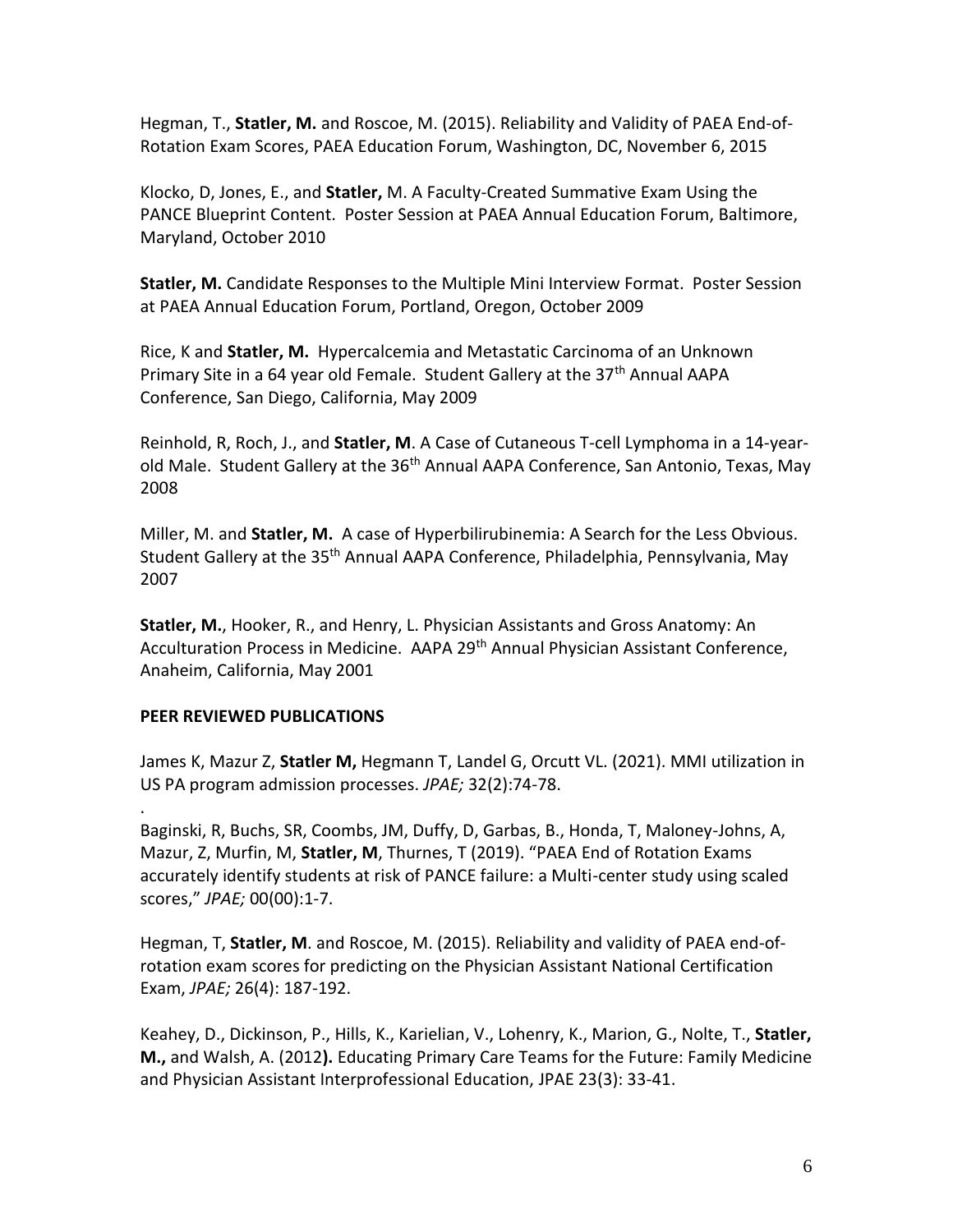**Statler, M.** (2009). "The Neurologic Exam Revisited." *Clinician Reviews;* 19 (8): 22-28.

Reinhold, R. and **Statler, M.** (2009). "A Case of Mycosis Fungoides in a 14-Year-Old Male" *Journal Dermatology Physician Assistant*; 3 (1): 30-31.

Payton, D., Reardon, C., and **Statler M.** (2008) "A Serious Condition or a Benign Masquerade?" *JAAPA*; 21 (7): 18.

Shelburne, C. and **Statler, M**, (2008). "Meningitis: Distinguishing the benign from the serious," *JAAPA*; 21 (4): 54-59.

Montouris, G, **Statler, M**, and Taft, J. (October 2007). "Closing the Gap: Improving Front-Line Clinician Proficiency in Epilepsy Care," *JAAPA*; Supplement S1-S20.

Essary, A. and **Statler, M.** (2007). "Linking the Competencies for the PA Profession with Assessment Tools in PA Education." *JPAE*. 18 (1): 22-28.

Henry, L, Hooker, RH, and **Statler, PM** (2002) Physician Assistant Students and Their Cadavers: Narratives on the Gross Anatomy Experience. *Perspective on Physician Assistant Education.* 13 (1): 17-23.

Campbell, CD, Tolitano, DJ, Weber, KT, **Statler, PM,** and Replogle, RL. Mechanical Support for Postcardiotomy Heart Failure. *Journal of Cardiac Surgery*. 3: 181-191, September 1988

# **OTHER PUBLICATIONS**

Alexander, LM, Ramos, J, Schuer, K, **Statler, M,** and Keahey, D (2017) **"**Optimal Team Practice: The Right Prescription for All PAs?" Online publication [http://paeaonline.org/wp-content/uploads/2017/05/PAEA-OTP-Task-Force-](http://paeaonline.org/wp-content/uploads/2017/05/PAEA-OTP-Task-Force-Report_2017_2.pdf)[Report\\_2017\\_2.pdf](http://paeaonline.org/wp-content/uploads/2017/05/PAEA-OTP-Task-Force-Report_2017_2.pdf)

**Statler, M.** (2013). Evaluation and Management of Acute Cerebral Ischemia; invited submission for *Clinical Advisor* 2013: 1-7.

Brenneman, A. and **Statler, M**. (2012) "Physician Assistants: Meeting the Workforce Needs of the U.S. Healthcare System." *The Advisor*, 32 (3): 41-49.

Jones, PE and **Statler, M**. (2011). "How many skin lesions can you identify?" *Clinical Advisor*.

### **Book chapters**

Acevedo, F. and **Statler, M.** (2007). "General and Vascular Surgery Questions," in *Lange*  Q&A: Physician Assistant; 5<sup>th</sup> Edition, McGraw-Hill: New York.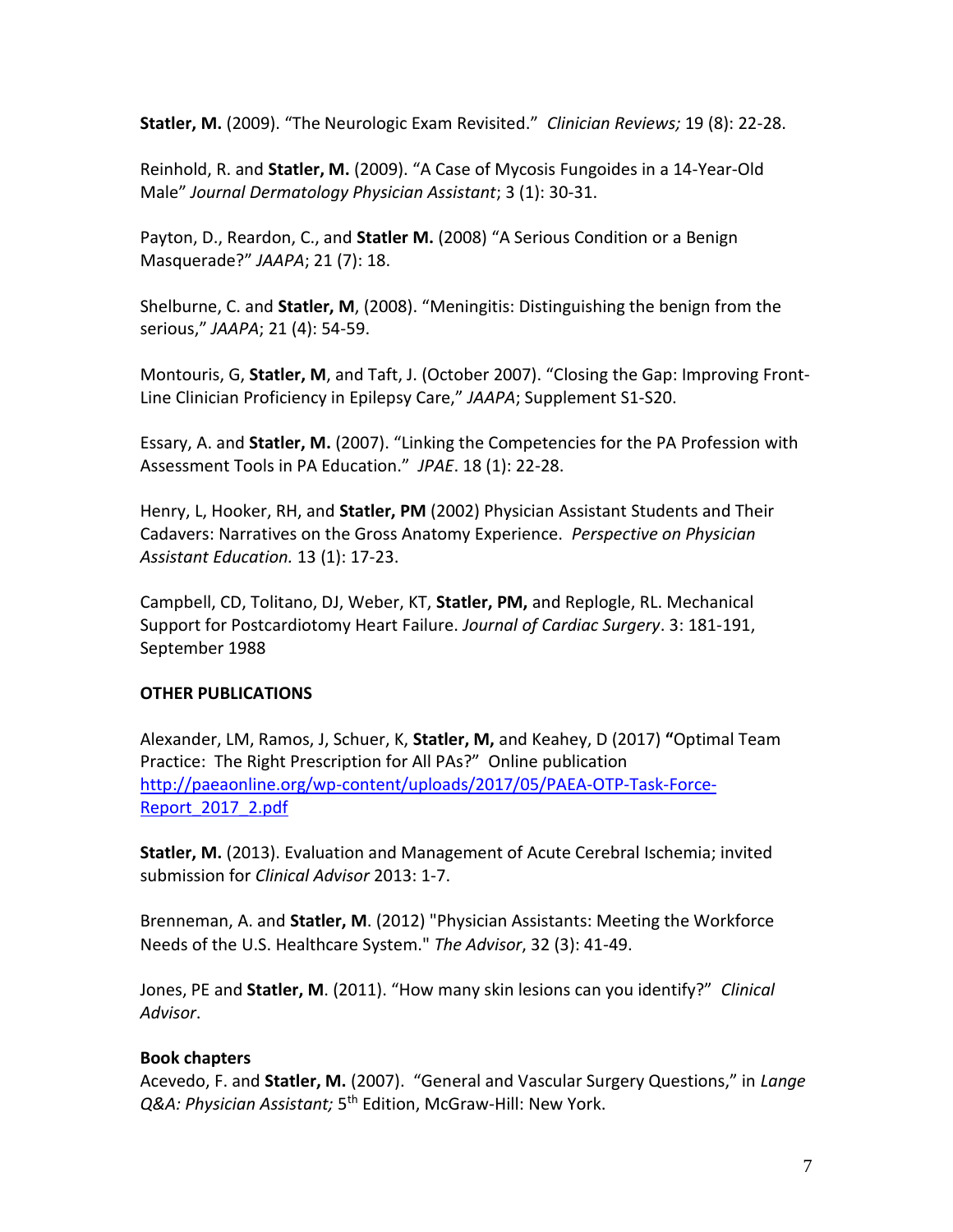**Statler, M**, Acevedo, F, and Hocking, J. (2011). "General and Vascular Surgery Questions," in *Lange Q&A: Physician Assistant,* 6<sup>th</sup> Edition, McGraw-Hill: New York.

**Statler, M.** (2010). "Chapter 10: Neurology Review." in *Physician Assistant Review: Pearls of Wisdom*, 4th Edition, McGraw-Hill: New York.

Sullivan, E. and **Statler, M.** (2008). "Clinical Procedures," in *Physician Assistant: A Guide to Clinical Practice*, 4th Edition, Saunders Elsevier: Philadelphia.

## **MEDICAL ILLUSTRATIONS**

Cover Illustration for *Perspective on Physician Assistant Education*, 1999, 10(4)

Commissioned Cover Illustration for *Physician Assistant Clinical Knowledge Rating and Assessment Tool (PACKRAT)*, Association of Physician Assistant Programs, 1996

Lyons, MK, Gharagozloo, F. Video-Assisted Thorascopic Resection of Intercostal Neurofibroma. *Surgical Neurology*. 1995, 43: 542-545

### **GRANT AWARDS AND SUBMISSIONS**

- 2004 Statler, M. and Sullivan, D., co-PIs, "The Impact of Promotion and Tenure on Physician Assistant Faculty." Association of Physician Assistant Programs. \$3,000.
- 2003 Sullivan, D. and Statler, M., co-PIs, "The Impact of Post-graduate Residency Training on PA Employment and Utilization," Submitted for \$5,675 through the APAP Research Institute (not funded).
- 2001 Statler, M., PI, Research Recognition Award. Institutional Research Committee, Southwestern Allied Health Sciences School, The University of Texas Southwestern Medical Center at Dallas. \$1,000.
- 2000 Statler, M & Hooker, R., co-PIs, "Physician Assistant Students and Gross Anatomy: An Acculturation Process in Medicine." Association of Physician Assistant Programs. \$4,958.

# **OTHER SCHOLARLY ACTIVITY**

June 2019 2019 Integrating Quality Conference: Getting on Track to Achieve Health Equity, American Association of Medical Colleges, Minneapolis, Minnesota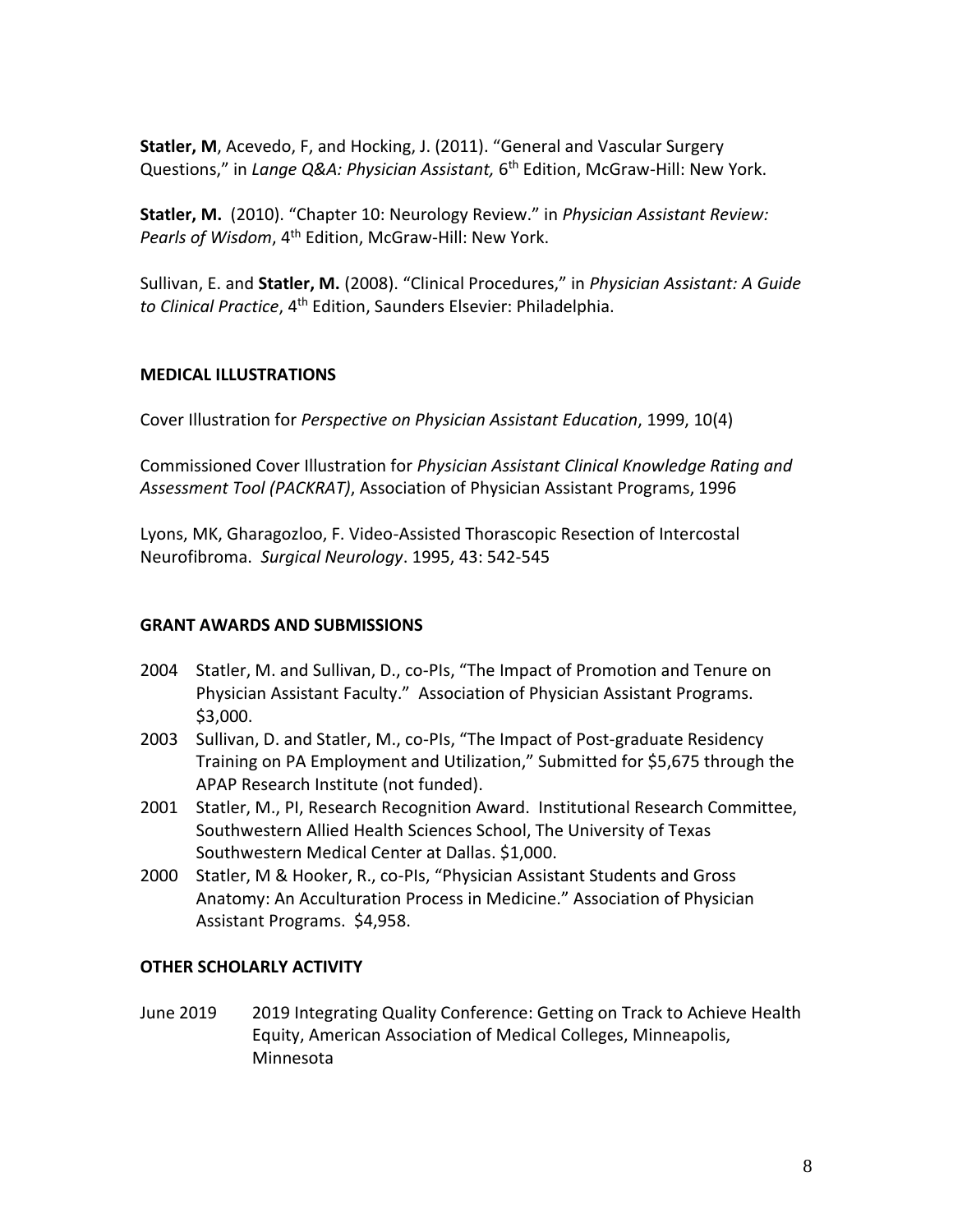| <b>July 2013</b> | New Program Director Retreat, Physician Assistant Education Association,<br>Potomac, Maryland                                                   |
|------------------|-------------------------------------------------------------------------------------------------------------------------------------------------|
| Jan 2013         | National Institute for Program Director Development, Winter Session,<br>Association of Family Medicine Residency Directors, Scottsdale, Arizona |
| Oct 2012         | National Institute for Program Director Development, Fall Session,<br>Association of Family Medicine Residency Directors, Memphis, Tennessee    |
| Nov 2005         | Program Director Skills Development Workshop, APAP 2005 Education<br>Forum and Exhibition, Las Croabas, Puerto Rico                             |

### **PROFESSIONAL AFFILLIATIONS/SERVICE**

### **Institutional Service**

2019 through present for School of Health Professions at University of Texas Southwestern Medical Center, Dallas, Texas

University Committees:

Faculty Development Collaborative

- Departmental Committees:
	- Admissions Committee
	- Curriculum Committee
	- Student Progress Committee
	- Faculty Development Committee, chair

#### 2018 through January 2019

Chair, College of Health Professions, Academic Promotion and Tenure Committee, Rosalind Franklin University of Medicine and Science, North Chicago, Illinois

### 2018 through January 2019

Chair, College of Health Professions, Curriculum Committee, Rosalind Franklin University of Medicine and Science, North Chicago, Illinois

### 2017 through May 2018

Deputy Principal Senator, elected officer for University Faculty Senate, Rosalind Franklin University of Medicine and Science, North Chicago, Illinois

#### 2016 through January 2019

Assessment Leadership Council, member, Rosalind Franklin University of Medicine and Science, North Chicago, Illinois

### 2015 through January 2019

RFUMS IPAC ExamSoft Workgroup, member, Rosalind Franklin University of Medicine and Science, North Chicago, Illinois

#### 2014 through January 2019

RFUMS Interprofessional Academic Committee, member, Rosalind Franklin University of Medicine and Science, North Chicago, Illinois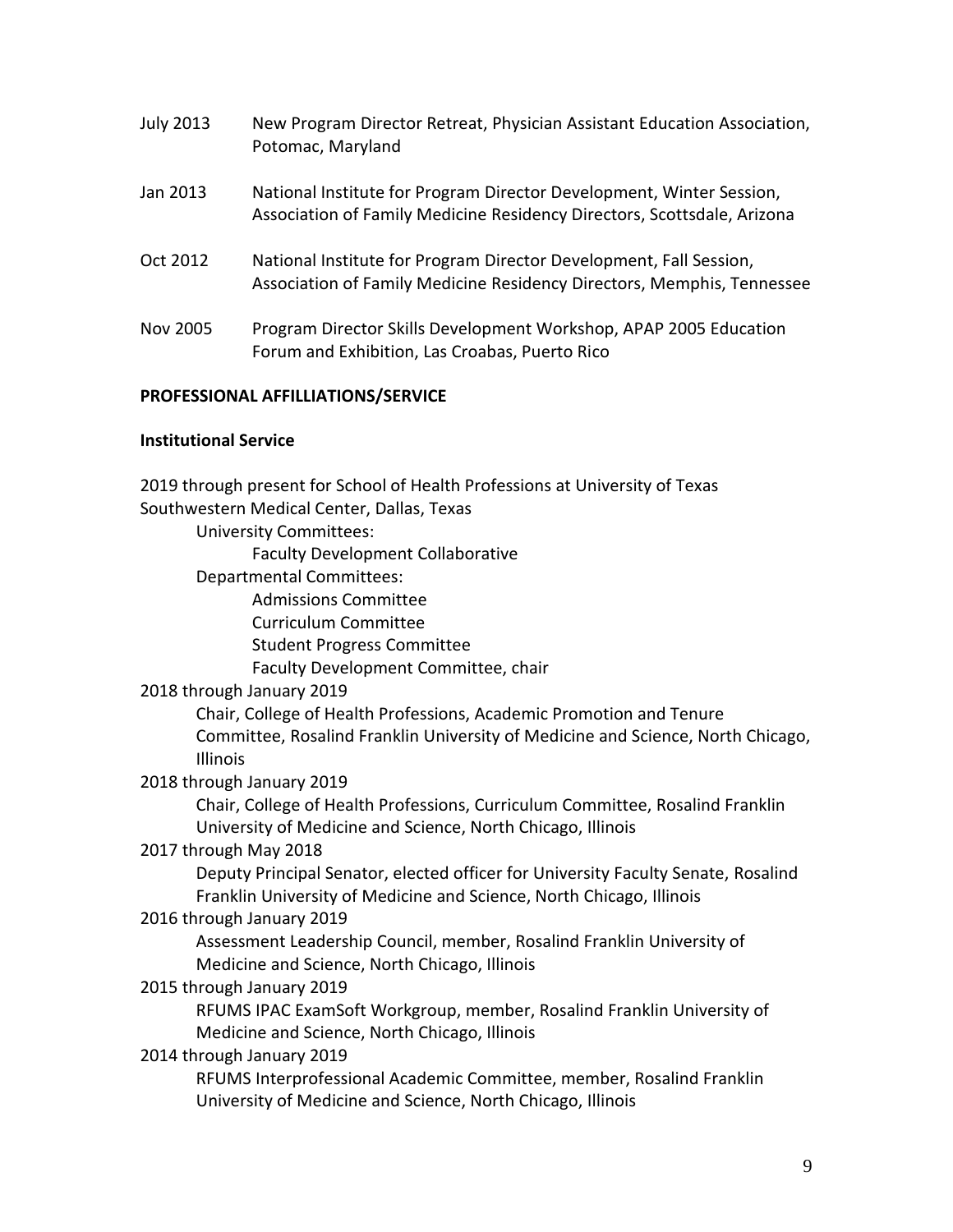2014 through 2017

College of Health Professions Academic Integrity Workgroup, member, Rosalind Franklin University of Medicine and Science, North Chicago, Illinois

2008 through 2009

Physical Therapy Chair Search Committee, member, Southwestern School of Health Professions, University of Texas Southwestern Medical Center, Dallas, Texas

2003 through 2008 for Midwestern University, Glendale, Arizona

Physician Assistant Program

Education Committee, member, (2004) Admissions Committee, member, Academic Review Committee, member, Accreditation Self Study Committee, member (2003-2008) CME Coordinator, Board Review Course (2003-2008)

University Committees

University Faculty Development, member, (2007-2008) University Faculty Affairs (2004) University Curriculum Committee (2006-2007)

College of Health Sciences Curriculum Committee (2004-2006))

College of Health Sciences Student Promotion and Graduation Committee (2004, 2006-2007)

1995 through 2003 for Southwestern Allied Health Sciences School at University of Texas Southwestern Medical Center, Dallas, Texas

University Committees:

Strategic Planning Committee, appointed by the Dean, member (1999, 2001)

Faculty Assembly: Past-President (2002-2003), President (2001-2002), President-Elect (2000-2001), Secretary/Treasurer (1998-1999), Member at Large (1997-1998; 1999-2000)

Committee for Development of SAHSS Health Fair (2002)

Academic Affairs Committee, member (2002 – 2003)

Scholarship Subcommittee and Student Advising Subcommittee, member (2002 – 2003)

Faculty Orientation Subcommittee, member (1997-1998); Chair of Committee (1998 – 2001)

Faculty Recognition Subcommittee, member (1996-1998) Student Affairs Committee, member (1995-1999); appointed as Chair of Committee (1999-2000)

### **Regional or national service**

2021

President, Board of Directors, Physician Assistant Education Association, Washington, DC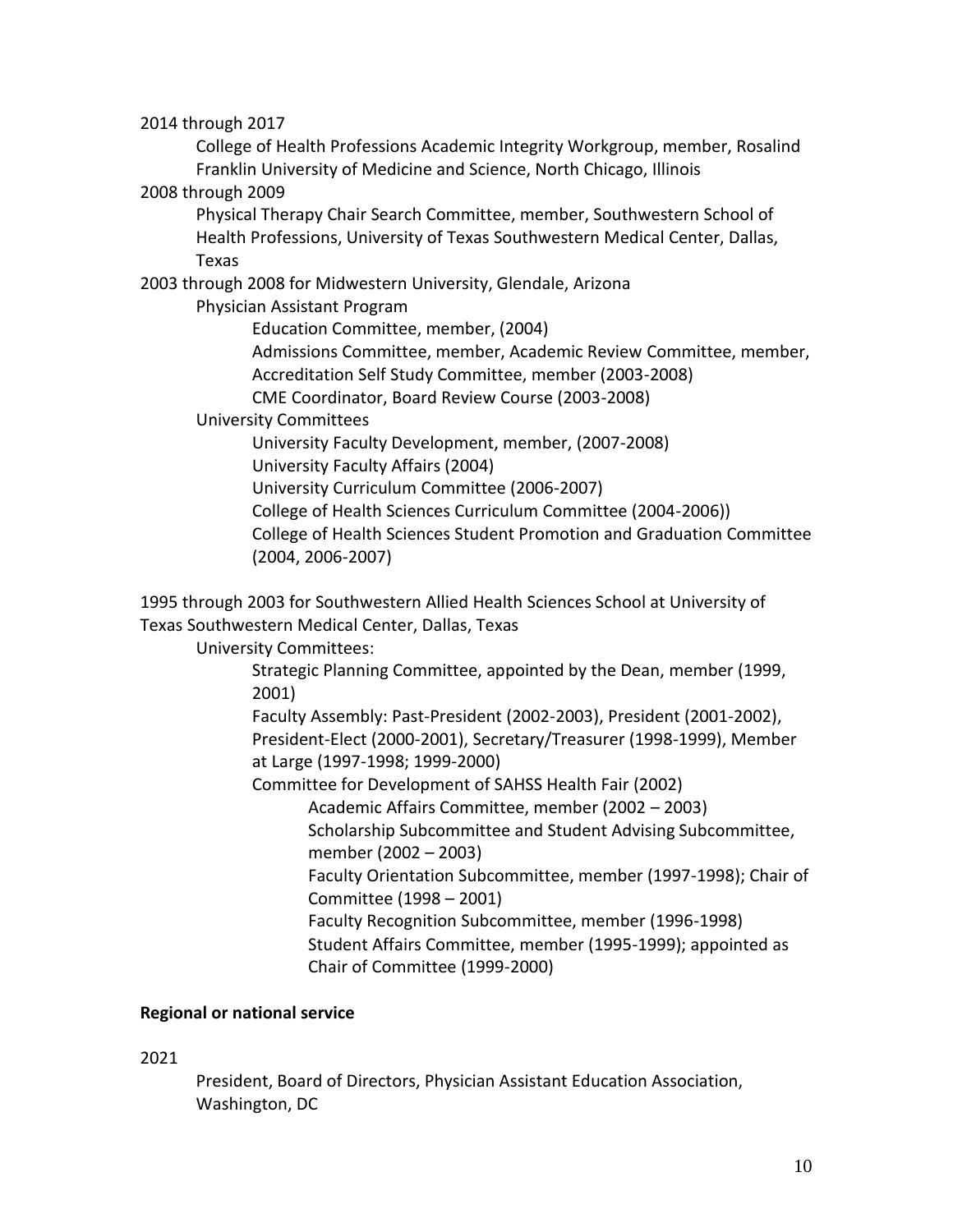2020

Elected President-Elect, Board of Directors, Physician Assistant Education Association, Washington, DC

### 2017 through 2019

Appointed Chair, Optimal Team Practice Task Force, Board of Directors, Physician Assistant Education Association, Washington, DC

## 2016 through 2019

Elected Director at Large, Board of Directors, Physician Assistant Education Association, Washington, DC

## 2016 through 2017

Appointed Chair, Faculty Enrichment and Leadership Development Division, Physician Assistant Education Association, Washington, DC

## 2016

PAEA Degree Task Force, member, PAEA, Washington, DC

### 2015

PAEA Education Forum Task Force, member, PAEA, Washington, DC

## 2013 through 2015

Faculty Development Council, member, PAEA, Washington, DC

# 2013 through 2015

Rotation Exam Review Committee for Emergency Medicine/Surgery, member, PAEA, Washington, DC

- 2012 Joint PAEA/STFM (Society of Teachers in Family Medicine) Workgroup, member, Alexandria, Virginia
- 2012 Interprofessional Education Collaborative-MedEdPortal Advisory Committee, member, Association of American Medical Colleges, Washington, DC
- 2011 Joint AAPA/PAEA Workforce Task Force, staff liaison, Washington, DC

# 2010 through 2013

Healthy People Curriculum Task Force, member, Association for Prevention Teaching and Research, Washington, DC

# 2006 through 2008

Arizona State Association of Physician Assistants (ASAPA), Communications Chair 2006 through 2010

Conference Curriculum Committee, Physician Assistant Education Association, Alexandria, Virginia

# 2005 through 2010

Professional Education and Development Council (PEDC), American Academy of Physician Assistants, member; appointed Chair of PEDC July 2009 – 2010, Alexandria, Virginia

# 2003 through 2005

NCCPA Physician Assistant Practice Analysis Focus Group, NCCPA, Atlanta, GA 1998 through 2003

Texas Academy of Physician Assistants: Jurisprudence Committee for Texas Physician Assistant Programs; Austin, Texas